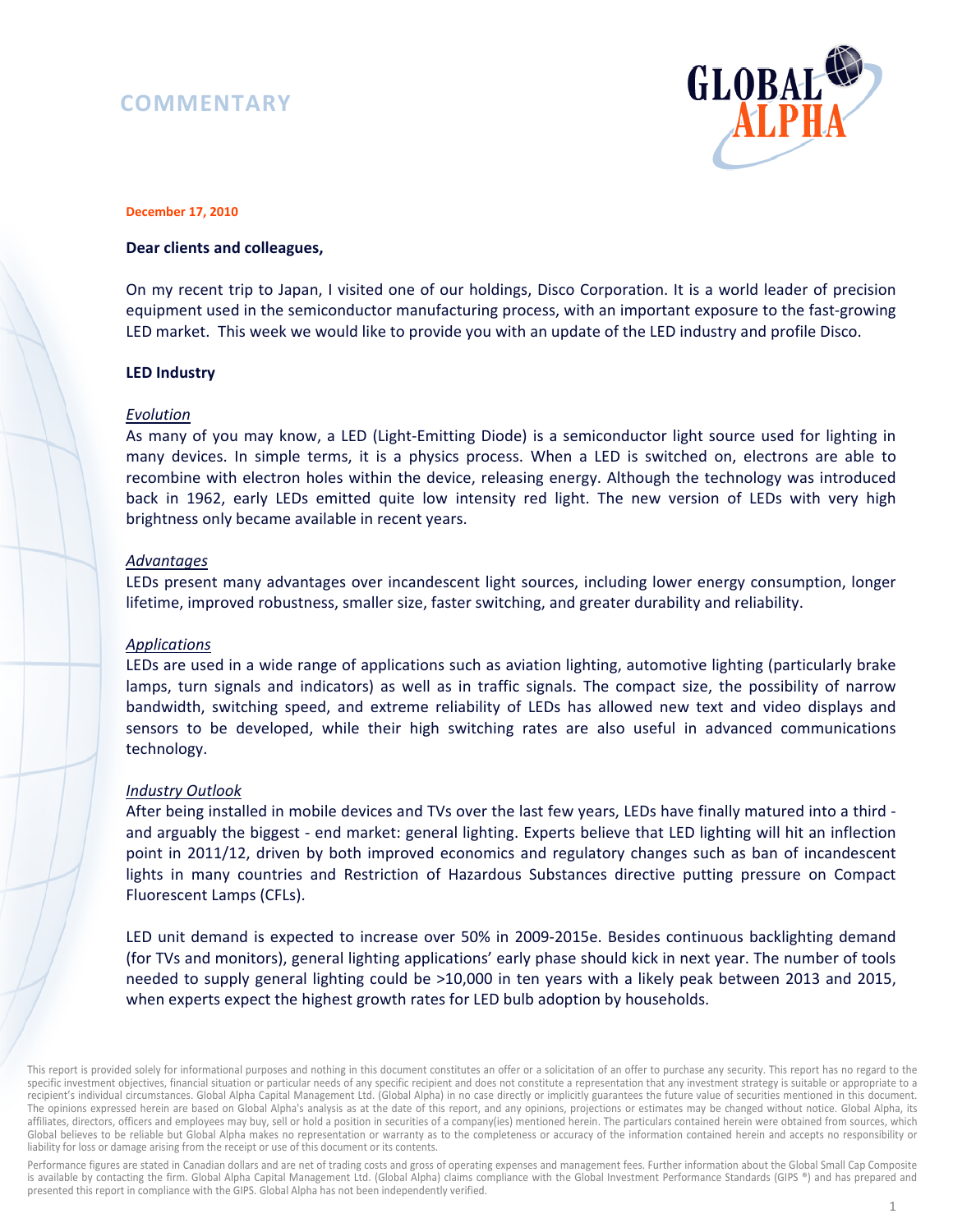# **COMMENTARY cont.**



### **Disco Corporation (6146 JP - ¥5280)**

www.disco.co.jp

### *Business Overview*

Disco is a Japan-based manufacturer of precision cutting, grinding and polishing equipment used in the semiconductor manufacturing process.

#### Four business segments:

| Segment                               | % of revenue | Key products                                                                          |
|---------------------------------------|--------------|---------------------------------------------------------------------------------------|
| <b>Precision Processing Equipment</b> | 61%          | Dicing saw, grinder, polisher; mainly used in memory,<br>packaging and LED production |
| <b>Precision Processing Tools</b>     | 17%          | Dicing blade, grinding wheel, and dry polishing wheel                                 |
| <b>Industrial Grinding Products</b>   | 2%           | Grinder                                                                               |
| <b>Others</b>                         | 20%          | <b>Parts and Services</b>                                                             |

Revenue by region: 60% Asia ex-Japan: mainly Taiwan, Korea and China 30% Japan 10% North America and Europe

### *History*

The company was originally founded in 1937 as a manufacturer of industrial abrasive wheels. 1975 was the milestone year when it started to produce dicing saws for semiconductor. It became public in 1989.

### **Management**

The founder's family has 40% of ownership, and is still on the board of directors.

### *Market Data*

Market cap ¥180B (US\$2.1B), net cash: US\$115M, div yield 1.1%, ev/t12 sales 1.85x, p/e (03/2012): 14.9x, ev/ebitda (03/2012) 6.4x, gross margin 46.5%, operating margin 18.9%, profit margin 12.1%, 1-year return - 3%.

### *Target Market*

Worldwide shipment of semiconductors is expected to reach U\$320B in 2012. The semiconductor market had been growing rapidly before the financial crisis and is experiencing a strong recovery. Sales of semiconductor manufacturing equipment during 2002-2007 grew at a CAGR of 11%.

LED market size was U\$4.9B in 2008, and is forecasted to reach U\$10.3B in 2012. LED unit demand is expected to increase over 50% in 2009-2015e.

This report is provided solely for informational purposes and nothing in this document constitutes an offer or a solicitation of an offer to purchase any security. This report has no regard to the specific investment objectives, financial situation or particular needs of any specific recipient and does not constitute a representation that any investment strategy is suitable or appropriate to a recipient's individual circumstances. Global Alpha Capital Management Ltd. (Global Alpha) in no case directly or implicitly guarantees the future value of securities mentioned in this document. The opinions expressed herein are based on Global Alpha's analysis as at the date of this report, and any opinions, projections or estimates may be changed without notice. Global Alpha, its affiliates, directors, officers and employees may buy, sell or hold a position in securities of a company(ies) mentioned herein. The particulars contained herein were obtained from sources, which Global believes to be reliable but Global Alpha makes no representation or warranty as to the completeness or accuracy of the information contained herein and accepts no responsibility or liability for loss or damage arising from the receipt or use of this document or its contents.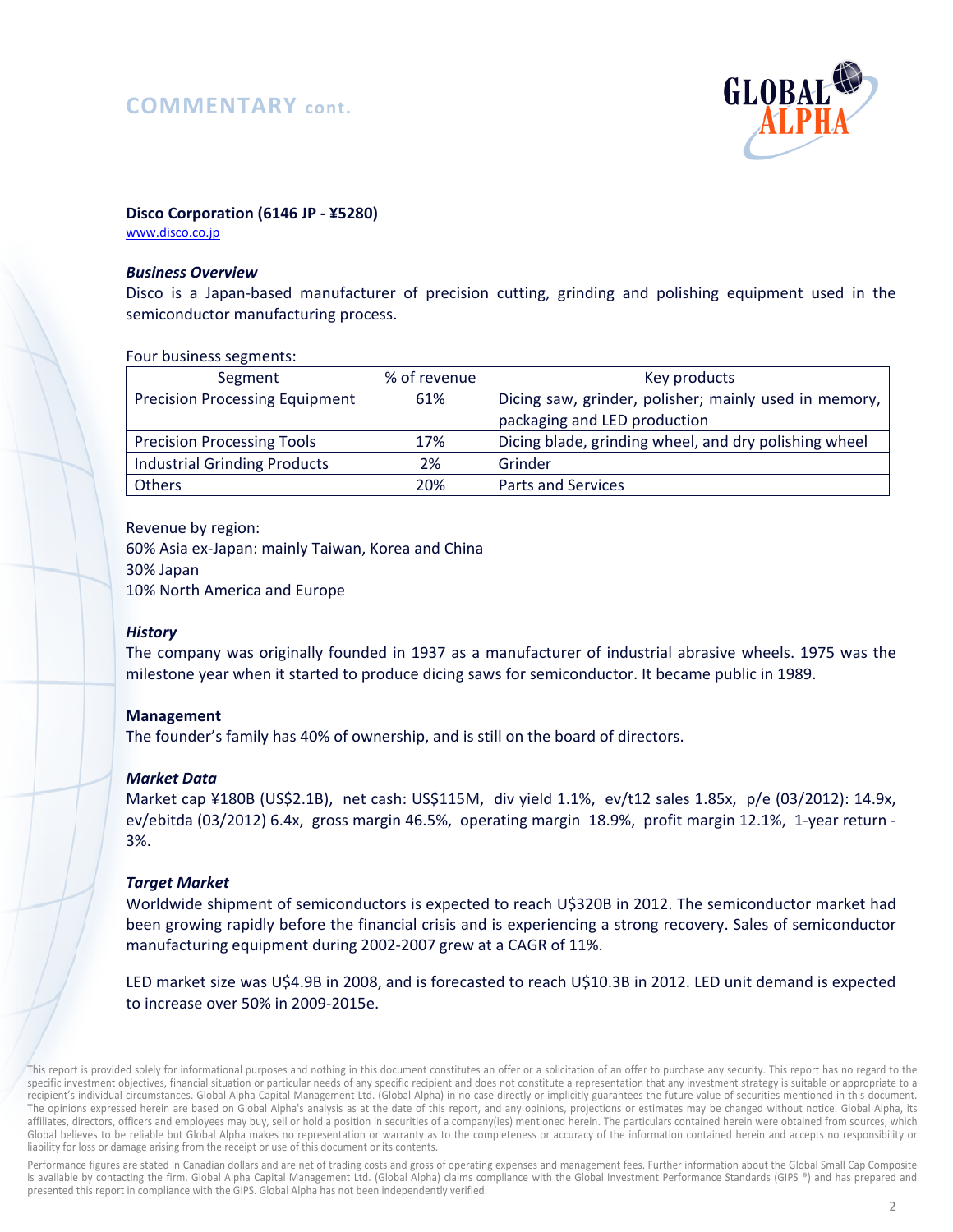

## *Competitive advantages*

- Technology expertise: Disco has leading-edge technology in cutting, grinding and polishing.
- Unique position: It is the only manufacturer of abrasives in the world that can cover all three segments including application engineering, equipment and tools.
- Strong R&D capability: The company spends 10% of sales on R&D each year. Its 77 application labs in Tokyo conduct about 2,000-2,500 tests a year, creating high entry barriers.
- Dominant market position:
	- $\checkmark$  70-80% world market share for dicing saws.
	- $60-70\%$  world market share for grinders.
	- $\checkmark$  70-80% world market share for precision processing tools.
- Excellent product quality: It has won Intel's SCQI (Supplier Continuous Quality Improvement) Award for ten consecutive years.

### *Competition*

Disco has various competitors in different business segments.

- Dicing saws: Tokyo Seimitsu, ADT, New Wave, Laser Solutions, Xsil.
- Grinders: Tokyo Seimitsu, Okamoto Machine Tool Works.
- Precision processing tools: Mitsubishi Materials, Asahi Diamond Industrial, Shinhan, Ehwa, Semitec, Norton.

### *Growth strategy*

- Distribution expansion: To increase overseas sales, especially in Asia.
- Strategic focus on LED market.

#### *Risks*

- Weak demand due to economic slowdown, notably constrained capital spending in the semiconductor industry.
- Yen appreciation.

### *Investment Theme*

We expect strong growth in the semiconductor industry, and in particular the LED market. LED adoption rates for general lighting purposes are set to increase sharply in the coming years. As LEDs become a commodity, the challenge of LED production is likely to follow the path of silicon, its elder sibling, to cut costs. This will have two major implications:

- Increasing automation and production standards are expected to lead to higher yield.
- Asia will become the major production base due to cheap labor, notably in China, which aims to build its LED hubs.

This report is provided solely for informational purposes and nothing in this document constitutes an offer or a solicitation of an offer to purchase any security. This report has no regard to the specific investment objectives, financial situation or particular needs of any specific recipient and does not constitute a representation that any investment strategy is suitable or appropriate to a recipient's individual circumstances. Global Alpha Capital Management Ltd. (Global Alpha) in no case directly or implicitly guarantees the future value of securities mentioned in this document. The opinions expressed herein are based on Global Alpha's analysis as at the date of this report, and any opinions, projections or estimates may be changed without notice. Global Alpha, its affiliates, directors, officers and employees may buy, sell or hold a position in securities of a company(ies) mentioned herein. The particulars contained herein were obtained from sources, which Global believes to be reliable but Global Alpha makes no representation or warranty as to the completeness or accuracy of the information contained herein and accepts no responsibility or liability for loss or damage arising from the receipt or use of this document or its contents.